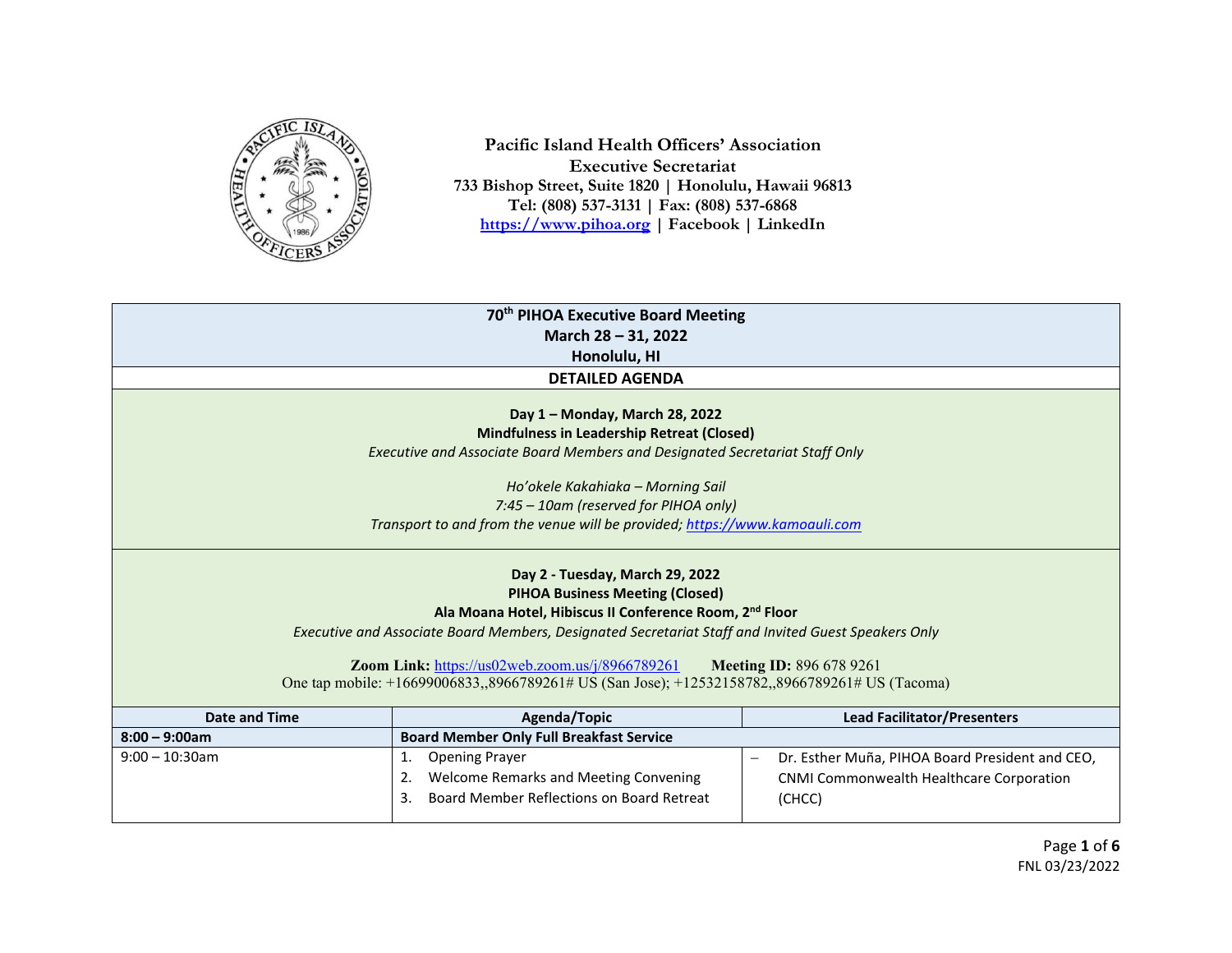|                    | 4. Review and approval of 69 <sup>th</sup> PIHOA Executive     |                                                                          |
|--------------------|----------------------------------------------------------------|--------------------------------------------------------------------------|
|                    | <b>Board Meeting Minutes</b>                                   |                                                                          |
|                    | Review and approval of proposed 70 <sup>th</sup> Meeting<br>5. |                                                                          |
|                    | Agenda                                                         |                                                                          |
|                    | 6. Any other urgent items proposed for discussion              |                                                                          |
|                    | for this or future PIHOA Board meetings                        |                                                                          |
| $10:30 - 11:00am$  | <b>Morning Break</b>                                           |                                                                          |
| $11:00 - 12:30$ pm | PIHOA Finances and FY21 Audit Report<br>7.                     | PIHOA Secretariat Management and Finance Team: Elisa                     |
|                    | <b>PIHOA Secretariat SOPs</b><br>8.                            | Dunlap, Chief Finance Officer, Janet Camacho, Deputy                     |
|                    | PIHOA Regional Initiatives Summary Highlights<br>9.            | Director of Programs and Operations, Allison Ikeda, HR                   |
|                    | 10. Preparations of PIHOA Strategic Planning 2023-             | Administrator, and Emi Chutaro, Executive Director                       |
|                    | 27                                                             |                                                                          |
| $12:30 - 1:30$ pm  | Lunch                                                          |                                                                          |
| $1:30 - 3:00$ pm   | <b>PIHOA Secretariat Planning Sessions with Board</b>          |                                                                          |
|                    | <b>Members</b>                                                 |                                                                          |
|                    |                                                                |                                                                          |
|                    | 11. Regional Human Resources for                               | Dr. Kristine Qureshi, Regional HRH Coordinator                           |
|                    | Health/Workforce Assessment                                    | Dr. Yvette Paulino, PPHFP Program Manager                                |
|                    | 12. Pacific Public Health Fellowship Program                   | Hélène Le Mouëllic, SHIP Program Manager<br>$\overline{\phantom{0}}$     |
|                    | (PPHFP) Roll-Out and Expansion                                 |                                                                          |
|                    | 13. Strengthening Health Interventions in the                  |                                                                          |
|                    | Pacific (SHIP) Roll-Out and Expansion                          |                                                                          |
| $3:00 - 3:30$ pm   | <b>Afternoon Break</b>                                         |                                                                          |
| $3:30 - 4:30$ pm   |                                                                | <b>All Virtual Attendees</b>                                             |
|                    | 14. FDA-PIHOA Partnership Agreement Status and                 | Dan Solis, Assistant Commissioner for Import<br>$\overline{\phantom{0}}$ |
|                    | US FDA Support and Expansion to the USAPIs                     | Operations, Office of Enforcement and Import                             |
|                    |                                                                | Operations, FDA HQ                                                       |
|                    |                                                                | Gordon Chu, Director of Investigations Branch,                           |
|                    |                                                                | Division of West Coast Import Operations, FDA R9                         |
|                    |                                                                | Timothy Mueller, Director, Division of Integration,                      |
|                    |                                                                | Office of Regulatory Affairs, Office of Partnerships,                    |
|                    |                                                                | FDA R9                                                                   |
| $4:30 - 5:00$ pm   | 15. Open Discussion, Closing Remarks and Meeting               | Dr. Esther Muña, PIHOA Board President                                   |
|                    | Adjournment                                                    |                                                                          |
|                    |                                                                |                                                                          |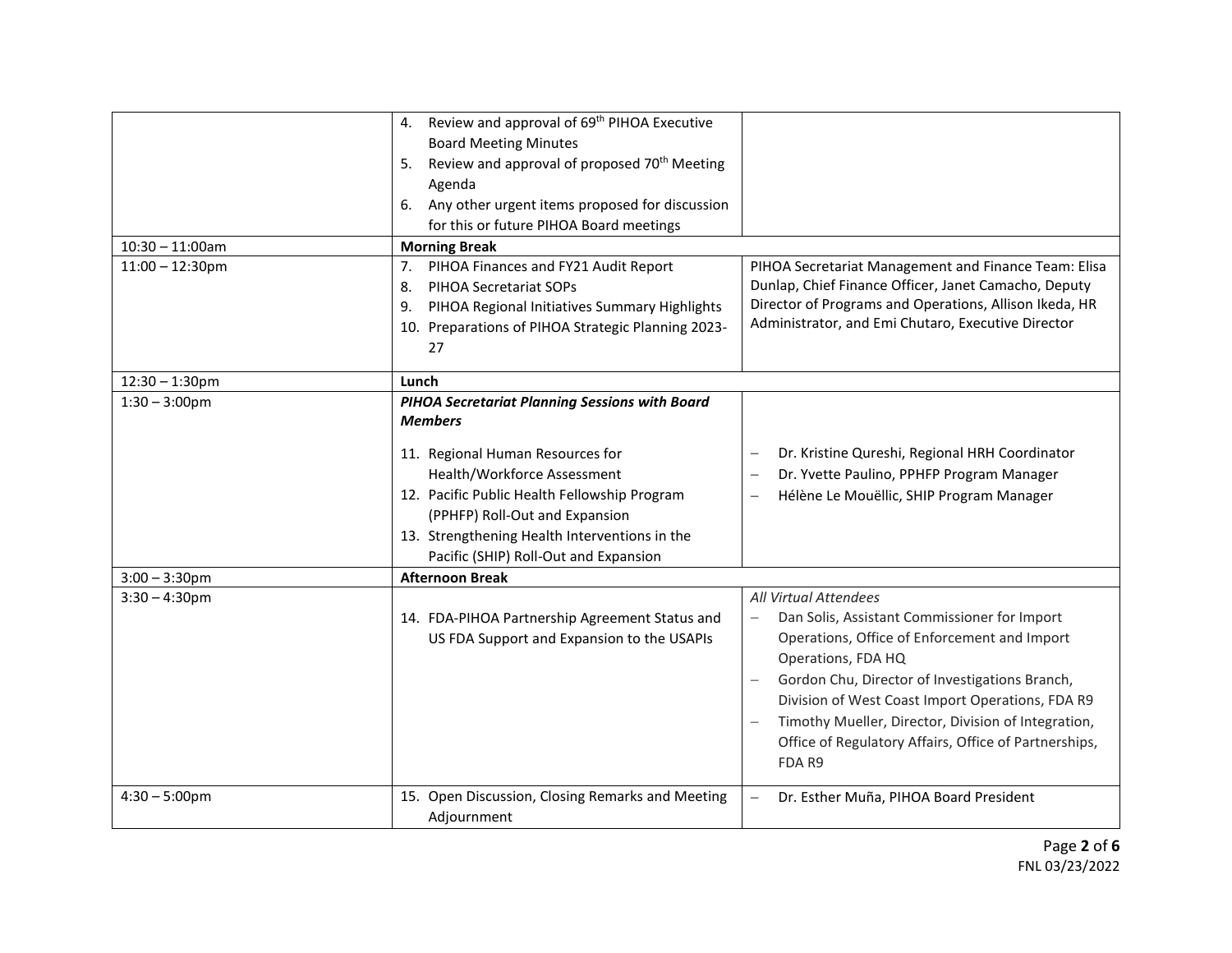|                                                                                                                                                                                                                                                                                                                                                                                                              | 16. General Meeting Announcements                                                                                                                                                                          | PIHOA Secretariat Administrative Team                                                                                                                                                                                                                                                                                                                                                                                                                                                                                                                                                                                     |  |
|--------------------------------------------------------------------------------------------------------------------------------------------------------------------------------------------------------------------------------------------------------------------------------------------------------------------------------------------------------------------------------------------------------------|------------------------------------------------------------------------------------------------------------------------------------------------------------------------------------------------------------|---------------------------------------------------------------------------------------------------------------------------------------------------------------------------------------------------------------------------------------------------------------------------------------------------------------------------------------------------------------------------------------------------------------------------------------------------------------------------------------------------------------------------------------------------------------------------------------------------------------------------|--|
| Day 3 - Wednesday, March 30, 2022<br>Partner Engagement and Public Health Innovations Forum (Open)<br><b>Thematic Focus: COVID and Beyond</b><br>Ala Moana Hotel, Hibiscus II Conference Room, 2 <sup>nd</sup> Floor<br>Zoom Link: https://us02web.zoom.us/j/8966789261<br><b>Meeting ID: 896 678 9261</b><br>One tap mobile: +16699006833,,8966789261# US (San Jose); +12532158782,,8966789261# US (Tacoma) |                                                                                                                                                                                                            |                                                                                                                                                                                                                                                                                                                                                                                                                                                                                                                                                                                                                           |  |
| Board Member, Secretariat Staff and Invited Guests Morning Coffee, Tea and Snacks<br>$8:00 - 9:00am$                                                                                                                                                                                                                                                                                                         |                                                                                                                                                                                                            |                                                                                                                                                                                                                                                                                                                                                                                                                                                                                                                                                                                                                           |  |
| $9:00 - 9:10$ am                                                                                                                                                                                                                                                                                                                                                                                             | <b>Welcome Remarks and Meeting Convening</b>                                                                                                                                                               | Dr. Esther Muña, PhD, MHA, FACHE, PIHOA Board<br>President and CEO, CNMI CHCC                                                                                                                                                                                                                                                                                                                                                                                                                                                                                                                                             |  |
| $9:10 - 10:40$ am                                                                                                                                                                                                                                                                                                                                                                                            | <b>Interactive Session 1: COVID-19 Transition Planning</b><br>to the New Normal: Challenges, Lessons Learnt and<br>Next Steps for Improved Targeting and Scaling Up<br>Preparedness Capacities and Systems | Moderator (virtual): Sean Casey, Pacific COVID-19<br>Incident Manager, Acting Team Coordinator, Pacific<br>Health Security and Communicable Diseases (PSC),<br>Pacific Health Cluster Coordinator, and Western Pacific<br>Regional Emergency Medical Team (EMT) Focal Point,<br>Division of Pacific Technical Support, WHO Pacific<br>PIHOA Board Leadership                                                                                                                                                                                                                                                              |  |
| $10:40 - 11:00$ am                                                                                                                                                                                                                                                                                                                                                                                           | <b>Morning Break</b>                                                                                                                                                                                       |                                                                                                                                                                                                                                                                                                                                                                                                                                                                                                                                                                                                                           |  |
| $11:00 - 12:30$ pm<br>(30 minutes of presentation followed 1<br>hour of discussion and identifying next<br>steps)                                                                                                                                                                                                                                                                                            | Panel Session 2: Lessons Learnt from COVID:<br>Opportunities and Priorities for Strengthening and<br><b>Expanding Mental Health Services Capacities and</b><br>Systems in the USAPIs                       | Moderator: Theresa Arriola, Director, Guam Behavioral<br><b>Health and Wellness Center</b><br>CAPT Emily Williams, Regional Administrator,<br>$\qquad \qquad -$<br><b>SAMHSA R9</b><br>Everlyn Temengil, President, Pacific Basic Behavioral<br>$\overline{\phantom{0}}$<br>Health Collaborative and Chief, Division of<br>Behavioral Health, Palau Ministry of Health and<br>Human Services (virtual) - TBC<br>Dr. Thomas Freese, Director, UCLA Integrated<br>Substance Abuse Programs (ISAP) and the Principal<br>Investigator and Director of the Pacific Southwest<br>Addictions Technology Transfer Center (PSATTC) |  |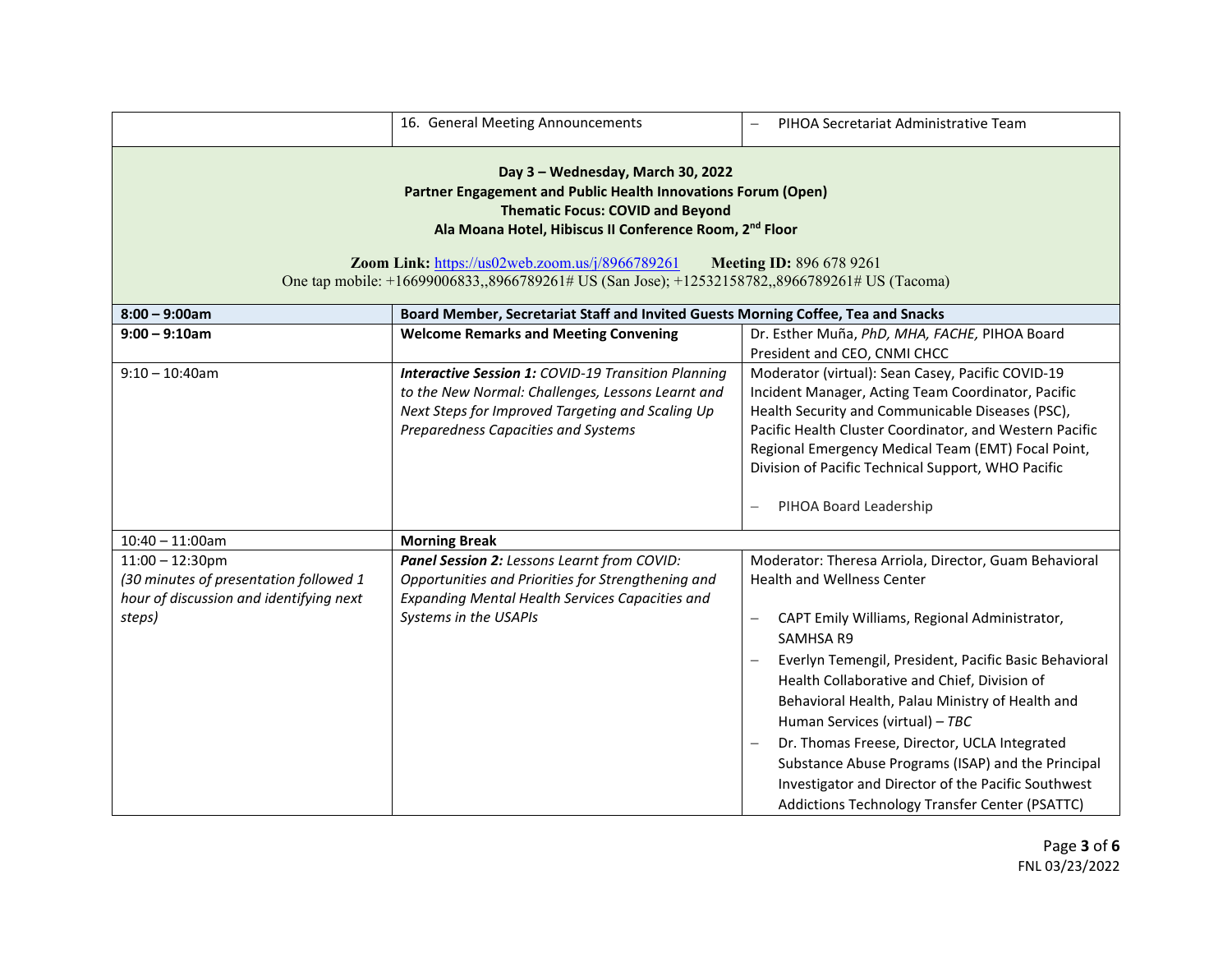|                                                                                                                                          |                                                                                                                                                                                                                                                                                                                                        | Alyssa O'Hair, Senior Manager, Workforce<br>Development, Center for the Application of<br>Substance Abuse Technologies (CASAT), University<br>of Nevada, Reno and PI/Project Director, Pacific<br>Southwest Prevention Technology Transfer Center<br>(HHS R9)                                                                                                                                                                                                                                                                                                                                                                                                                                                                                                                                                       |
|------------------------------------------------------------------------------------------------------------------------------------------|----------------------------------------------------------------------------------------------------------------------------------------------------------------------------------------------------------------------------------------------------------------------------------------------------------------------------------------|---------------------------------------------------------------------------------------------------------------------------------------------------------------------------------------------------------------------------------------------------------------------------------------------------------------------------------------------------------------------------------------------------------------------------------------------------------------------------------------------------------------------------------------------------------------------------------------------------------------------------------------------------------------------------------------------------------------------------------------------------------------------------------------------------------------------|
| $12:30 - 1:30$ pm                                                                                                                        | Lunch                                                                                                                                                                                                                                                                                                                                  |                                                                                                                                                                                                                                                                                                                                                                                                                                                                                                                                                                                                                                                                                                                                                                                                                     |
| $1:30 - 3:00$ pm<br>(30 minutes of presentation followed by 1<br>hour and 15 minutes of discussion and<br><i>identifying next steps)</i> | Panel Session 3: Lessons Learnt from COVID: What<br>COVID Has Taught Us in Expanding Efforts to<br><b>Address NCDs Moving Forward</b><br>Comprehensive External Evaluation of PIHOA's<br>Regional NCD Emergency Crisis Declaration -<br>Planning and Next Steps<br>Opportunities in Telehealth to Support NCD Efforts in<br>the USAPIs | Moderator: Emi Chutaro, Executive Director, PIHOA<br>Dr. Mark Durand, Technical Consultant, PIHOA<br>(virtual)<br>Dr. Haley Cash, Regional NCD Epidemiologist, PIHOA<br>Dr. Jeanne Alongi, Vice President, Public Health<br>$\frac{1}{2}$<br>Practice and Director, Center for Public Health<br>Leadership, National Association of Chronic<br>Disease Directors (NACDD)<br>Iris Matthews, Evaluation Lead, Stellar Group<br>$\overline{\phantom{0}}$<br>Kate Flynn, Evaluation SME, Stellar Group<br>Adrian Alarilla, Evaluation SME, Stellar Group<br>Dr. Norman Okumura, Director, Faculty Specialist,<br>Telecommunications and Social Informatics Program<br>(TASI) / Pacific Health Informatics Data Center<br>(PHIDC) - TBC<br>Christina Higa, Associate Director, Assistant<br>Specialist, TASI/PHIDC - TBC |
| $3:00 - 3:30$ pm                                                                                                                         | <b>Afternoon Break</b>                                                                                                                                                                                                                                                                                                                 |                                                                                                                                                                                                                                                                                                                                                                                                                                                                                                                                                                                                                                                                                                                                                                                                                     |
| $3:30 - 5:00$ pm                                                                                                                         | Panel Session 4: Reducing the Threat of Mosquito-<br>Borne Infectious Diseases Through Innovative<br>Technologies                                                                                                                                                                                                                      | Moderator: Dr. Limb Hapairai, Regional Medical<br>Entomologist, PIHOA<br>Jack Niedenthal, Secretary of Health, Marshall<br>$\overline{\phantom{0}}$<br>Islands Ministry of Health and Human Services<br>(virtual)                                                                                                                                                                                                                                                                                                                                                                                                                                                                                                                                                                                                   |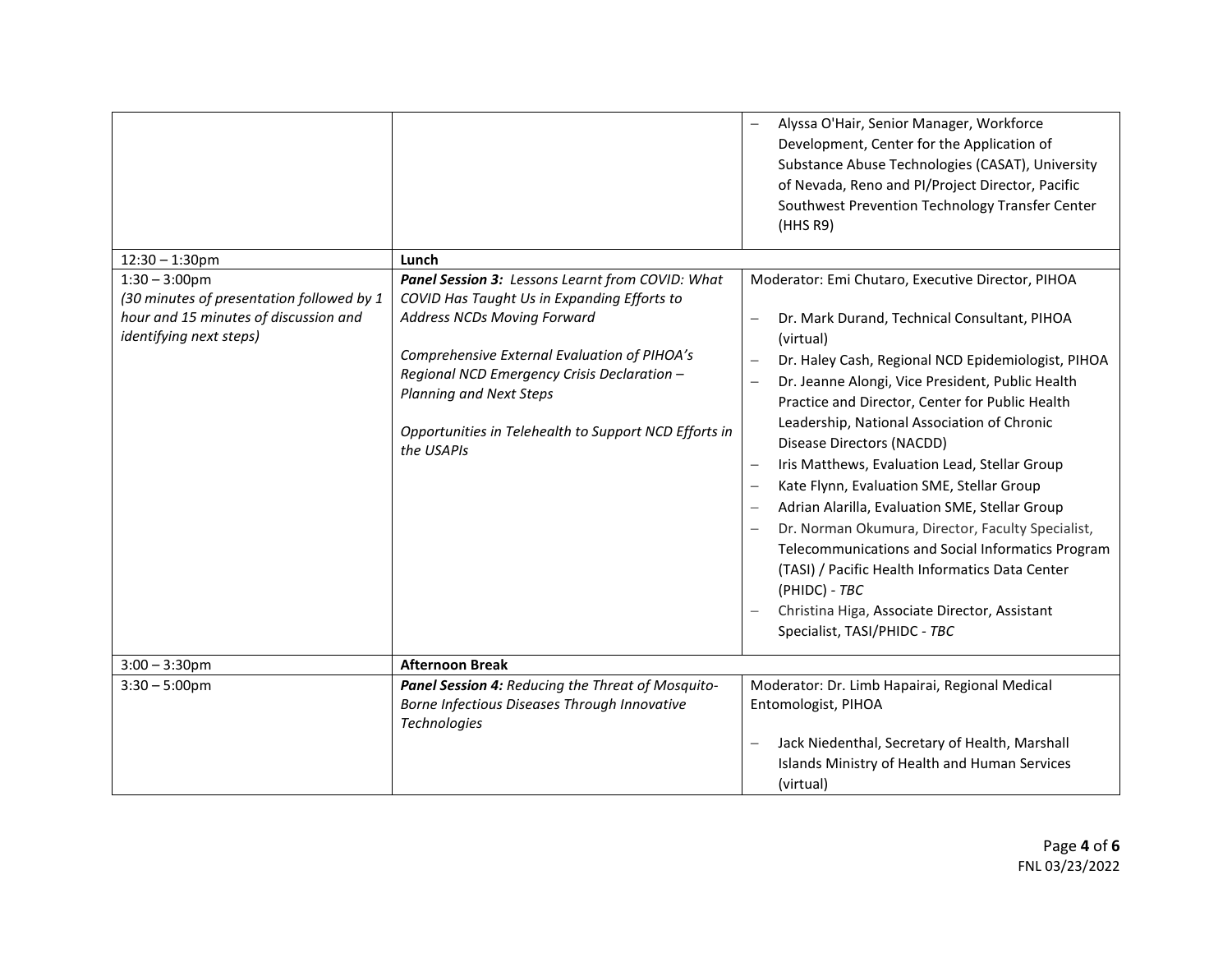|                                                                                                                                                                                                                                                                                                                                                                                                          |                                                                                                                                                             | Erlynda Chutaro, Director, Bureau of Environmental<br>Health, RMI MOHHS (virtual)<br>Dr. Susanna Visser, Senior Advisor, Policy and<br>Partnerships Team, Health Systems and Worker<br>Safety Task Force, CDC's COVID-19 Emergency<br>Response and Associate Director for Policy &<br>Extramural Program, Division of Vector-Borne<br>Diseases (DVBD), National Center for Emerging &<br>Zoonotic Infectious Diseases (NCEZID), Centers for<br>Disease Control & Prevention (CDC)<br>Dr. Anna Drexler, Entomologist, Arboviral Diseases |
|----------------------------------------------------------------------------------------------------------------------------------------------------------------------------------------------------------------------------------------------------------------------------------------------------------------------------------------------------------------------------------------------------------|-------------------------------------------------------------------------------------------------------------------------------------------------------------|-----------------------------------------------------------------------------------------------------------------------------------------------------------------------------------------------------------------------------------------------------------------------------------------------------------------------------------------------------------------------------------------------------------------------------------------------------------------------------------------------------------------------------------------|
|                                                                                                                                                                                                                                                                                                                                                                                                          |                                                                                                                                                             | Branch (ADB), NCDEZID DVBD, CDC<br>Kevin Gorman, Chief Development Officer, Oxitec<br>UK (virtual)<br>Grey Frandsen, CEO, Oxitec USA (virtual)                                                                                                                                                                                                                                                                                                                                                                                          |
| $5:00 - 5:15$ pm                                                                                                                                                                                                                                                                                                                                                                                         | <b>Closing Remarks</b><br>1.<br>2.<br>Announcements                                                                                                         | Dr. Esther Muña, PIHOA Board President<br>Secretariat Administrative Team                                                                                                                                                                                                                                                                                                                                                                                                                                                               |
| $7:30 - 9:00$ pm                                                                                                                                                                                                                                                                                                                                                                                         | <b>PIHOA Sponsored Dinner</b><br>100 Sails Restaurant at the Prince Waikiki Hotel<br>100 Holomoana Street<br>Please RSVP: Pamela Santos (pamelas@pihoa.org) | Open to Board members, Secretariat Staff and Invited<br>Guests<br>PPHFP Fellow Graduation Ceremony<br>1)<br><b>COVID Appreciation Ceremony</b><br>2)                                                                                                                                                                                                                                                                                                                                                                                    |
| Day 4 - Thursday, March 31, 2022<br>Closed PIHOA Business Meeting - Board Members, Designated Secretariat Staff and Invited Speakers Only<br>Ala Moana Hotel, Hibiscus II Conference Room, 2 <sup>nd</sup> Floor<br>Zoom Link: https://us02web.zoom.us/j/8966789261<br><b>Meeting ID: 896 678 9261</b><br>One tap mobile: +16699006833,,8966789261# US (San Jose); +12532158782,,8966789261# US (Tacoma) |                                                                                                                                                             |                                                                                                                                                                                                                                                                                                                                                                                                                                                                                                                                         |
| $8:00 - 9:00am$                                                                                                                                                                                                                                                                                                                                                                                          | <b>Board Member Only Full Breakfast Service</b>                                                                                                             |                                                                                                                                                                                                                                                                                                                                                                                                                                                                                                                                         |
| $9:00 - 9:05$ am                                                                                                                                                                                                                                                                                                                                                                                         | <b>Welcome and Meeting Convening</b>                                                                                                                        | Dr. Esther Muña, PIHOA Board President                                                                                                                                                                                                                                                                                                                                                                                                                                                                                                  |